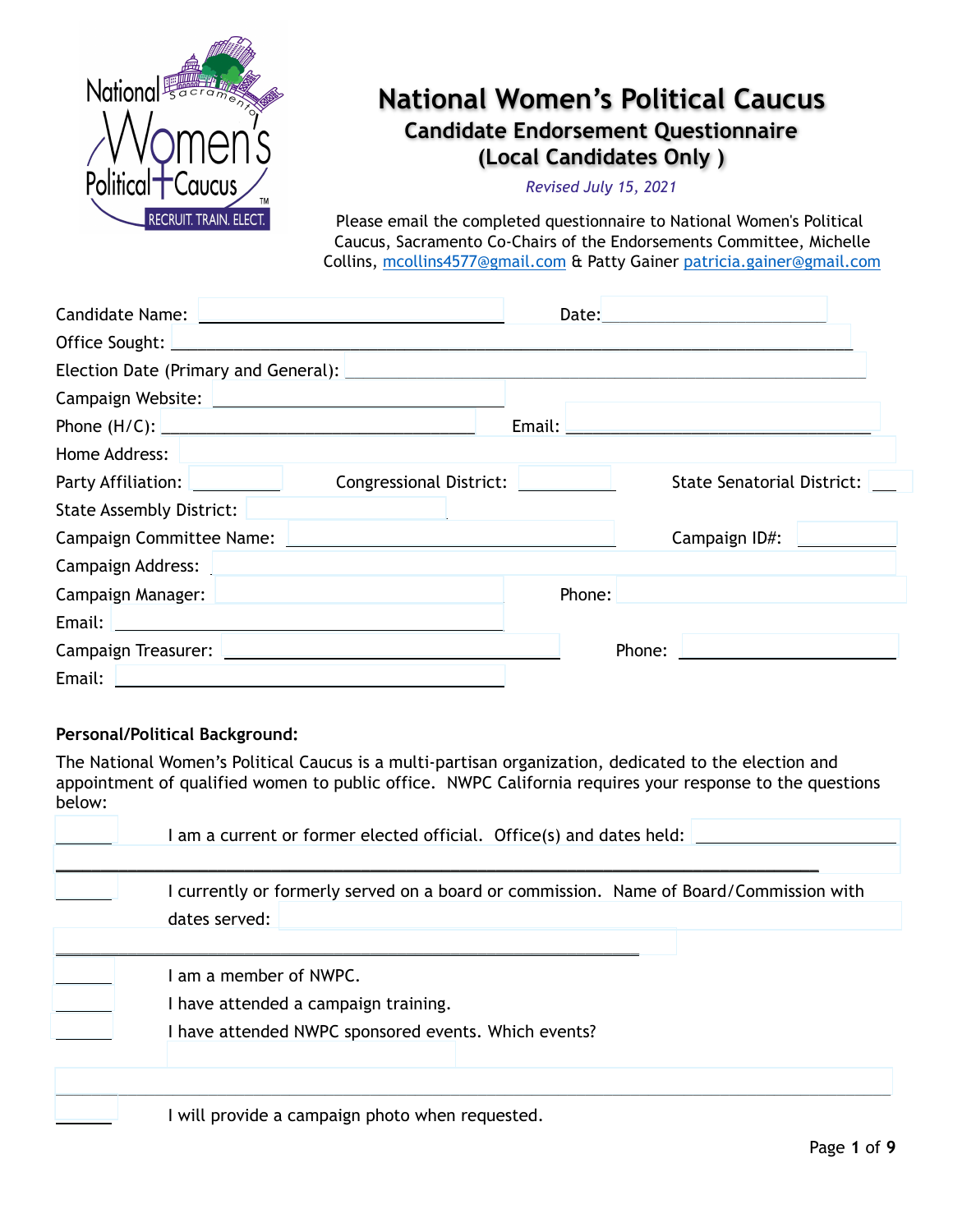| Education:                       |                                                                                                               |                |  |
|----------------------------------|---------------------------------------------------------------------------------------------------------------|----------------|--|
| Employment:                      |                                                                                                               |                |  |
| Civic Participation:             |                                                                                                               |                |  |
| Demographic make-up of district: |                                                                                                               |                |  |
|                                  | Racial and Ethnic make-up: 2008 2009 2010 2020 2020 2021 2021 2022 2021 2022 2021 2022 2023 2024 2022 2021 20 |                |  |
|                                  | Rural/Urban:                                                                                                  | Median income: |  |
|                                  |                                                                                                               |                |  |
|                                  |                                                                                                               |                |  |

*I hereby affirm that the information provided in this questionnaire is true and complete. I understand that all information on this form is subject to verification.*  Signature: <u>National Communication</u> (National Communication Communication Communication Communication Communication Communication Communication Communication (National Communication Communication Communication Communicatio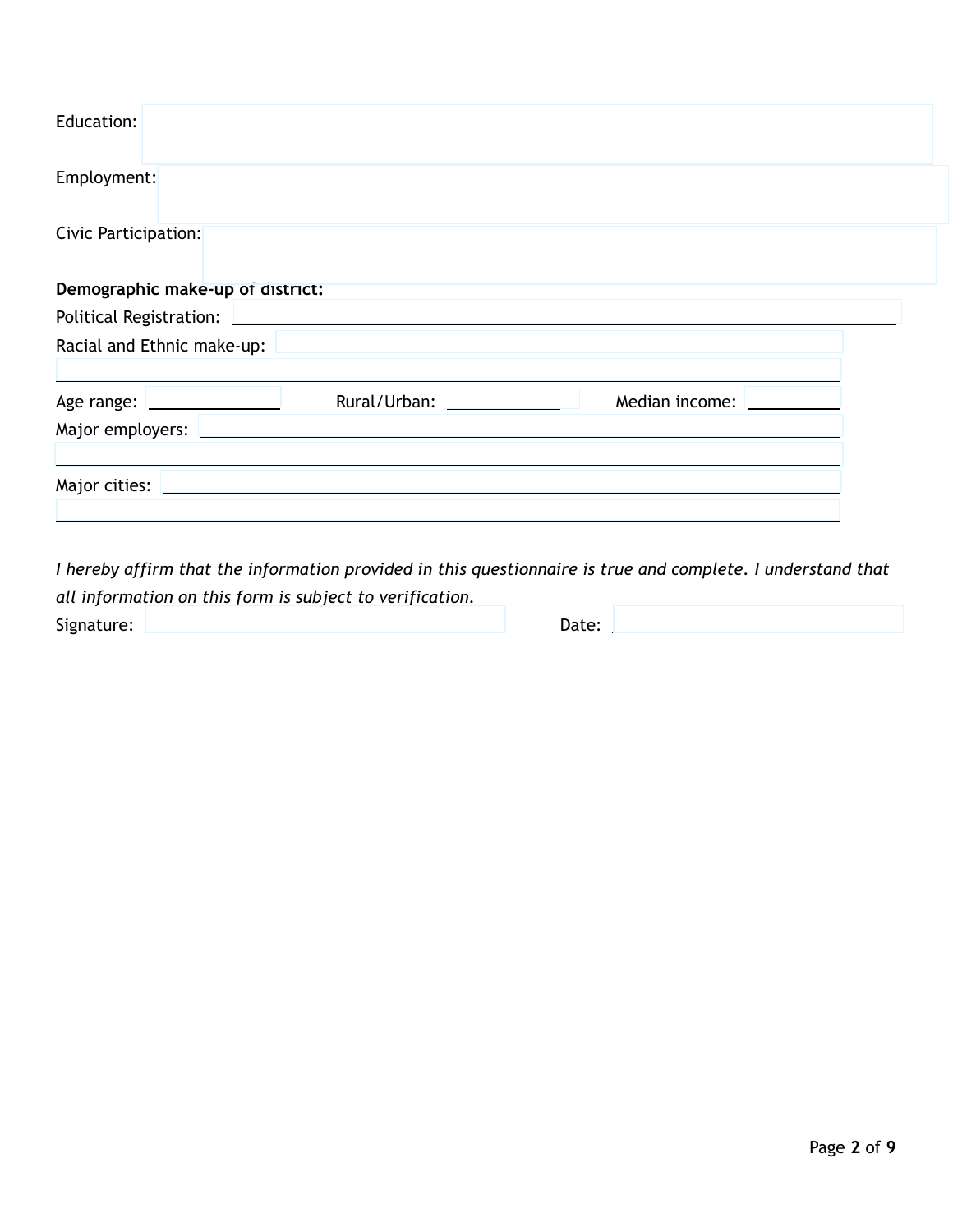### **NWPC Bottom-Line Issues**

For the following questions, please check, Yes or No. Please provide an explanation at the end of the questionnaire, if needed, for each "No" response.

| <b>Equal Rights</b>                    | Yes | No | Other $ $ |
|----------------------------------------|-----|----|-----------|
| Do you support equal rights for women? |     |    |           |

| <b>ERA Amendment</b>                                                                  | Yes | No | Other |
|---------------------------------------------------------------------------------------|-----|----|-------|
| Do you support the passage of the Equal Rights Amendment to the U.S.<br>Constitution? |     |    |       |

| 3  | <b>Positions on Choice</b>                                                                                                                                                                                                                                                                                                                                   | <b>Yes</b> | <b>No</b> | <b>Other</b> |
|----|--------------------------------------------------------------------------------------------------------------------------------------------------------------------------------------------------------------------------------------------------------------------------------------------------------------------------------------------------------------|------------|-----------|--------------|
| a. | A woman has the right to choose an abortion in accord with the principles<br>of Roe V. Wade.                                                                                                                                                                                                                                                                 |            |           |              |
| b  | A woman has the right to choose an abortion at any time during her<br>pregnancy to protect the woman's life and health.                                                                                                                                                                                                                                      |            |           |              |
| c. | Each patient, in consultation with her physician, has the right to<br>determine the best medical procedures and practices with regard to<br>reproductive health and abortion.                                                                                                                                                                                |            |           |              |
| d  | All women should have the right, regardless of income level or age, to<br>access safe, legal, confidential, and affordable abortion and reproductive<br>health care.                                                                                                                                                                                         |            |           |              |
| e  | Women of limited financial resources have a right to public funding for<br>family planning and abortion services.                                                                                                                                                                                                                                            |            |           |              |
| f. | There should be no waiting period to obtain an abortion.                                                                                                                                                                                                                                                                                                     |            |           |              |
| g. | Comprehensive, medically accurate, age-appropriate sex education<br>should be provided to all students.                                                                                                                                                                                                                                                      |            |           |              |
| h  | From time to time, proposals are made to require parental notification<br>before an abortion or other reproductive health care services are given to<br>a person under 18. Do you oppose any legislation to require parental<br>notification prior to a person under 18 obtaining reproductive health care<br>services, including birth control or abortion? |            |           |              |
| i. | FDA approved emergency contraception should be offered without delay<br>to all victims of rape or incest in all hospitals and clinics.                                                                                                                                                                                                                       |            |           |              |
| j. | FDA approved emergency contraception should be provided in accordance<br>with appropriate dispensing regulations, without delay or obstruction, to<br>all women at all pharmacies in the United States.                                                                                                                                                      |            |           |              |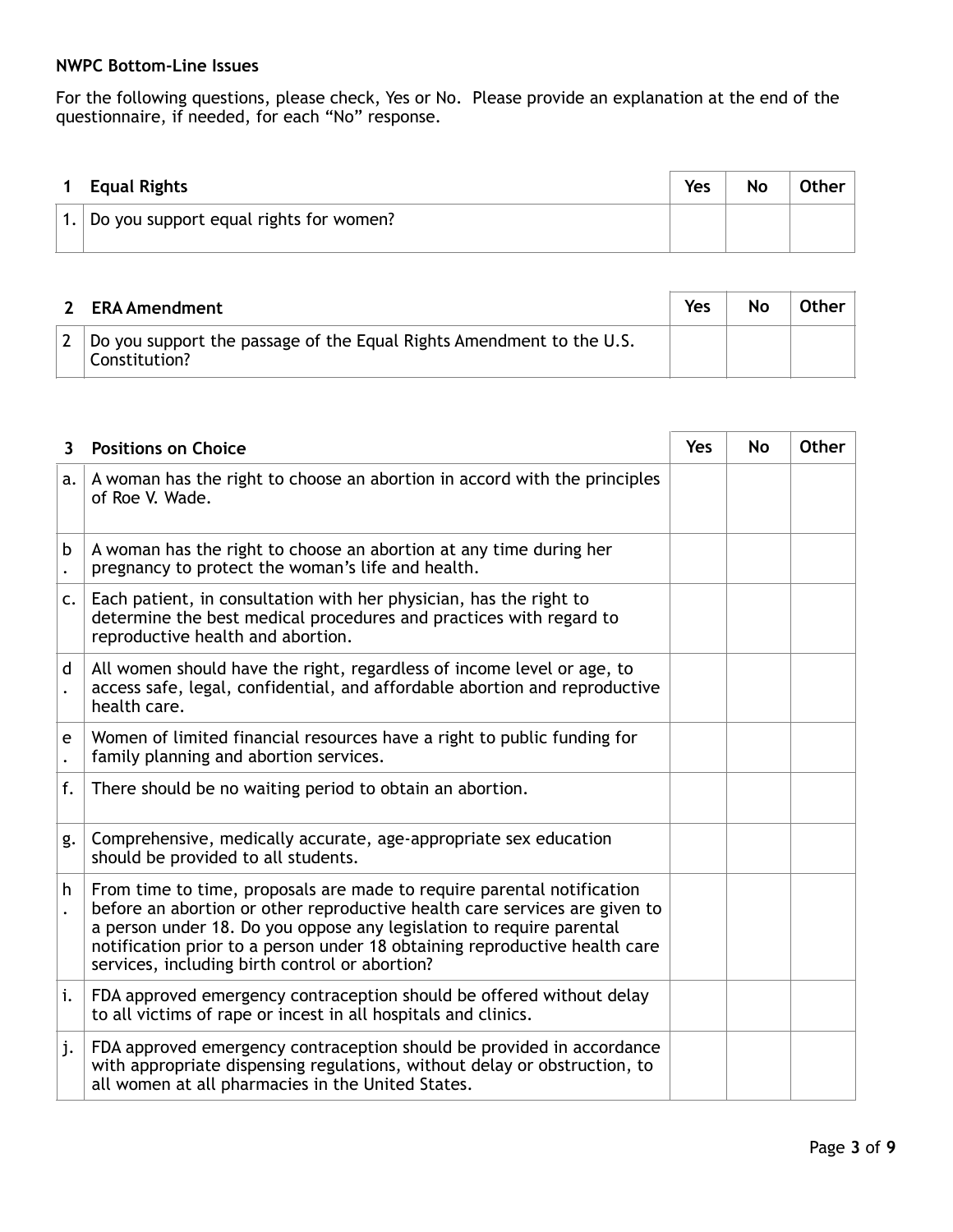| 4 Parental Leave                                                                                                                                          | Yes | Nο | Other |
|-----------------------------------------------------------------------------------------------------------------------------------------------------------|-----|----|-------|
| Do you support increased access to child care, paid family, and parental<br>leave and other dependent care programs funded from all available<br>sources? |     |    |       |

| 5 Equal Rights Protection                                                                                                                                                         | Yes | No | Other |
|-----------------------------------------------------------------------------------------------------------------------------------------------------------------------------------|-----|----|-------|
| Do you support the protection of equal rights for all individuals,<br>regardless of gender, gender identity, race, religion, ethnic origin,<br>disability, or sexual orientation? |     |    |       |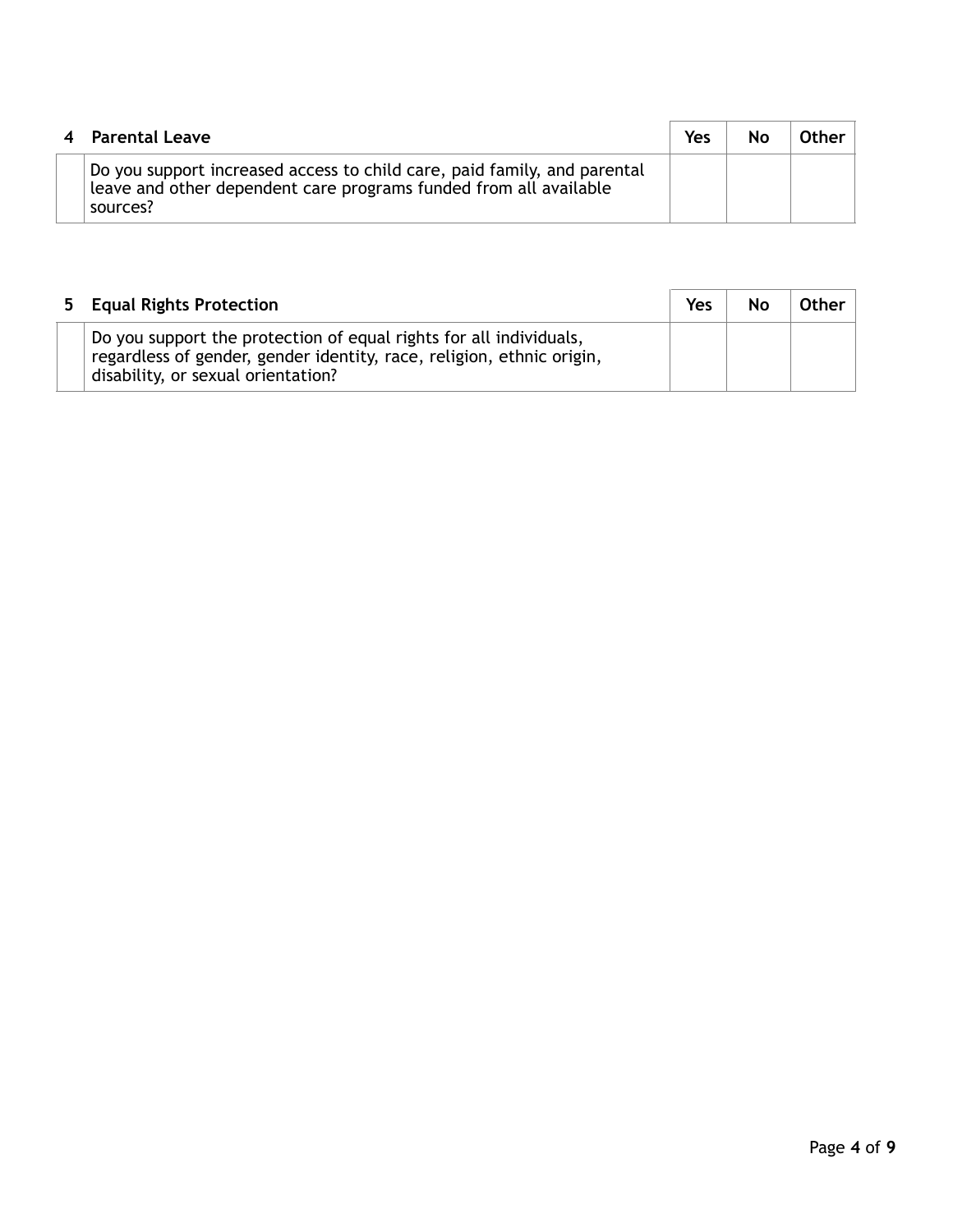## **Record on Advocating for Women**

1. What have you done or will you do to mentor other women?

7. Please provide examples of votes or positions taken or advocacy engaged in that supported women's gender equality and/or reproductive health.

8. Why is it important for you to receive the endorsement of NWPC?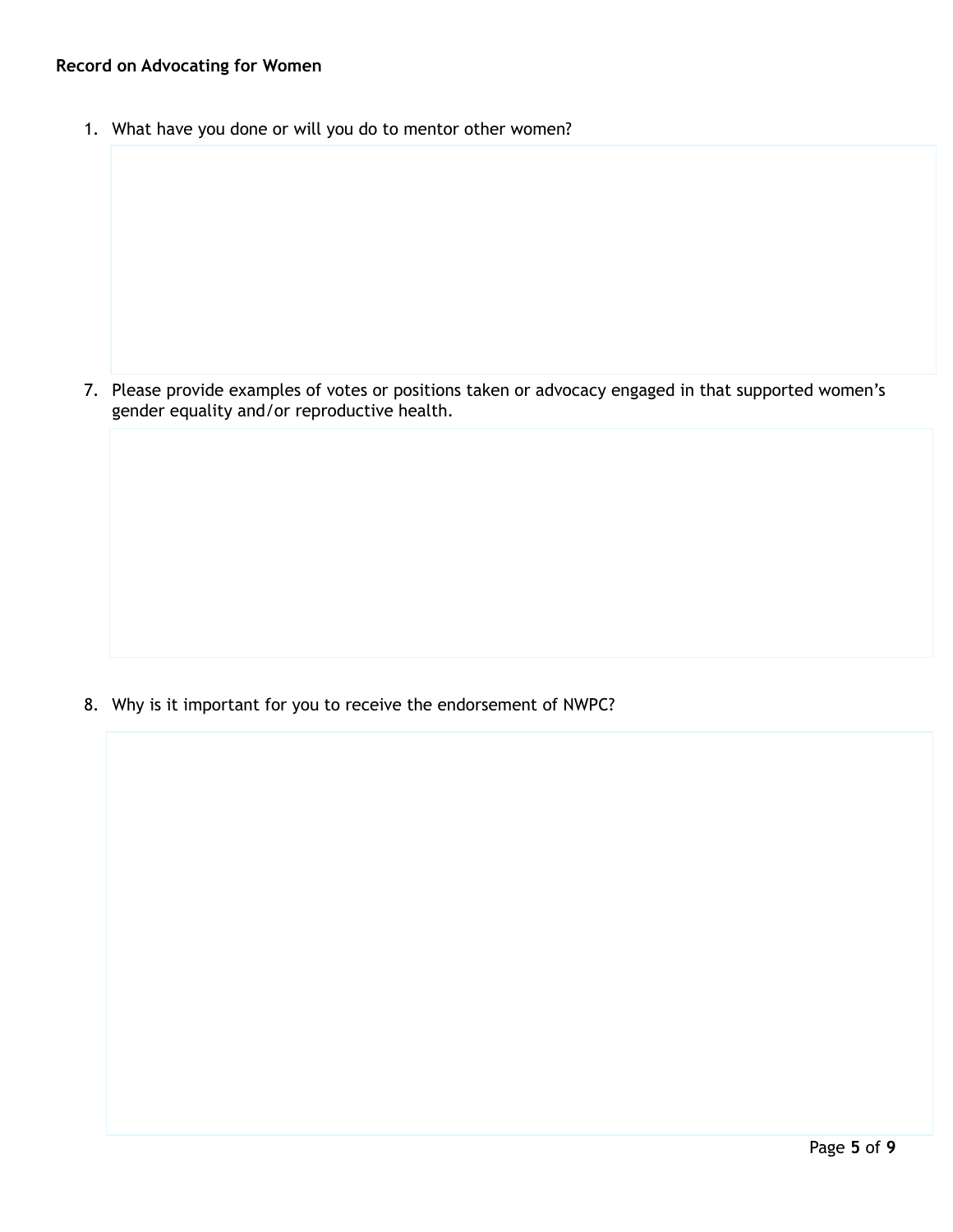# **Campaign Information**

9. What are your qualifications for this office?

10. What campaign experience and training have you had? Please specify which trainings you have participated in.

11. List key endorsements and include link to full list of endorsements.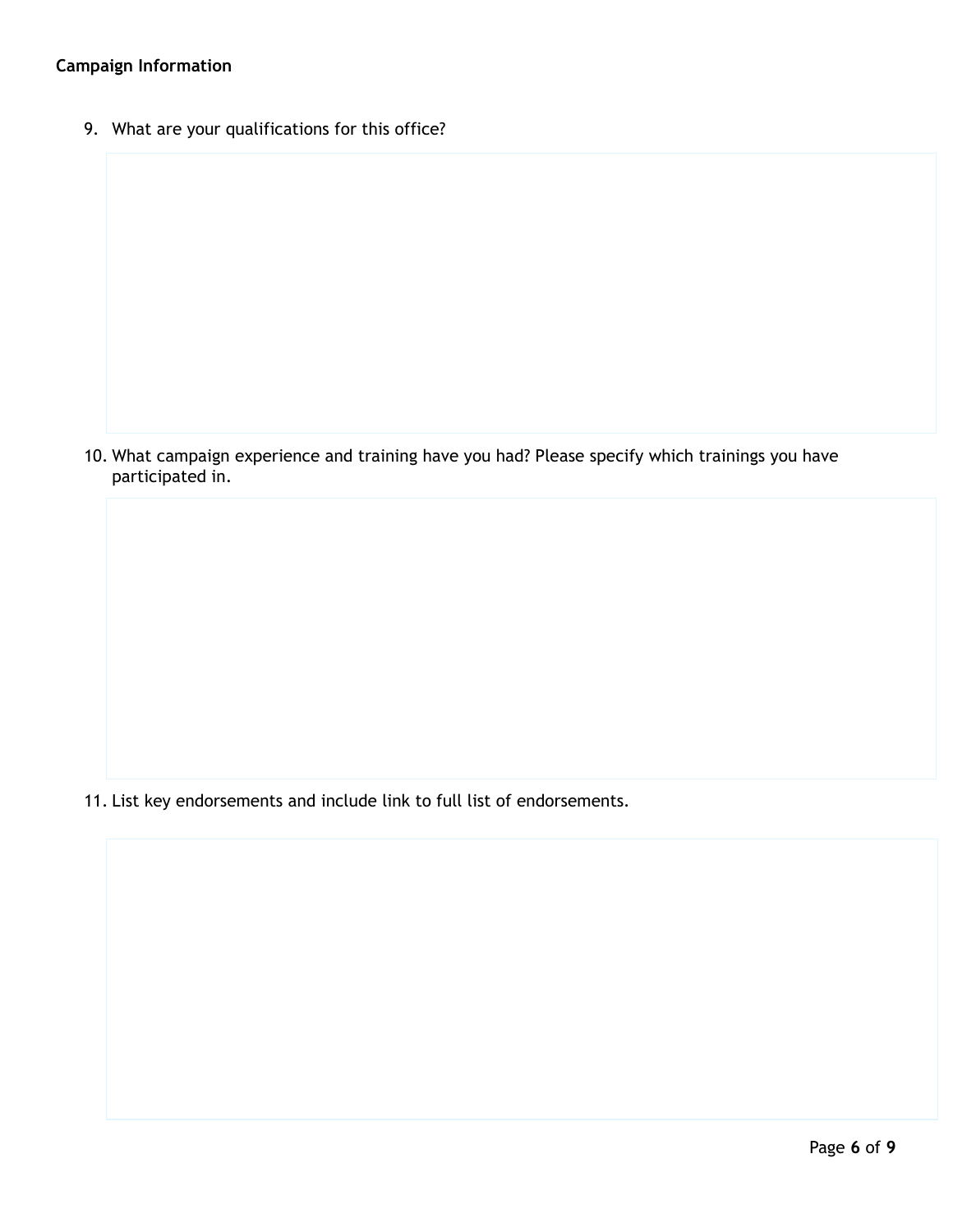12. Where do you expect to get your main political, financial, and volunteer support?

13. What is your projected budget? How much have you raised to date? How do you intend to raise the balance? Please be specific.

14. Describe your campaign organization (staff, consultant, volunteers)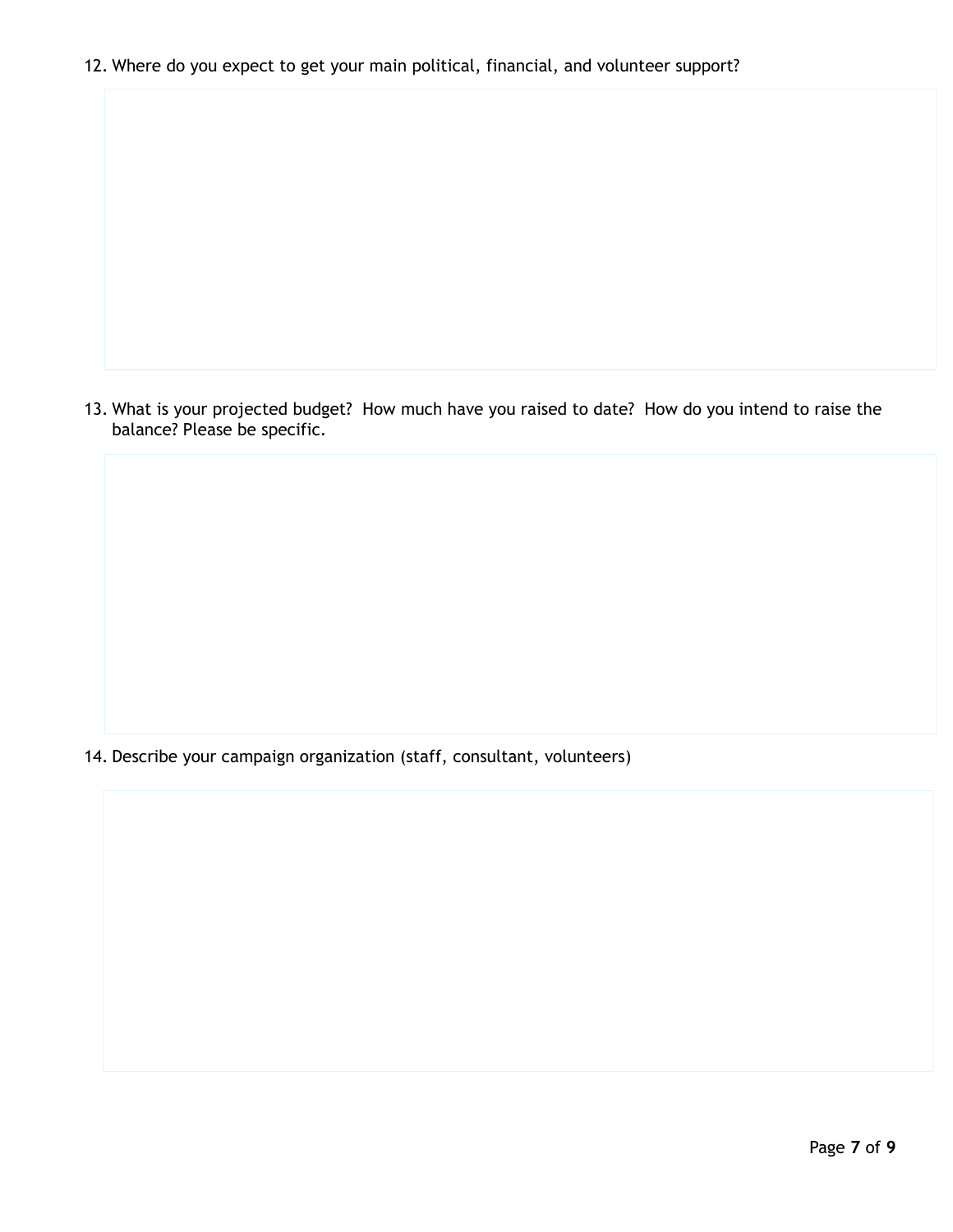15. Describe your campaign strategy (check all that apply) (mailers, forums, walking, phone banking, fundraisers, etc.)

| Lawn signs       | Walking | <b>Mailers</b> |              | Phone banks      |
|------------------|---------|----------------|--------------|------------------|
| Candidate forums |         | Fundraisers    | Social media | Other (describe) |

16. What is your plan to win? Be specific.

17. List your top opponents below.

| Name | Occupation | <b>Political Party</b> | <b>Main Support</b> | Political Background<br>(Incumbent?) |
|------|------------|------------------------|---------------------|--------------------------------------|
|      |            |                        |                     |                                      |
|      |            |                        |                     |                                      |
|      |            |                        |                     |                                      |
|      |            |                        |                     |                                      |
|      |            |                        |                     |                                      |
|      |            |                        |                     |                                      |
|      |            |                        |                     |                                      |
|      |            |                        |                     |                                      |
|      |            |                        |                     |                                      |